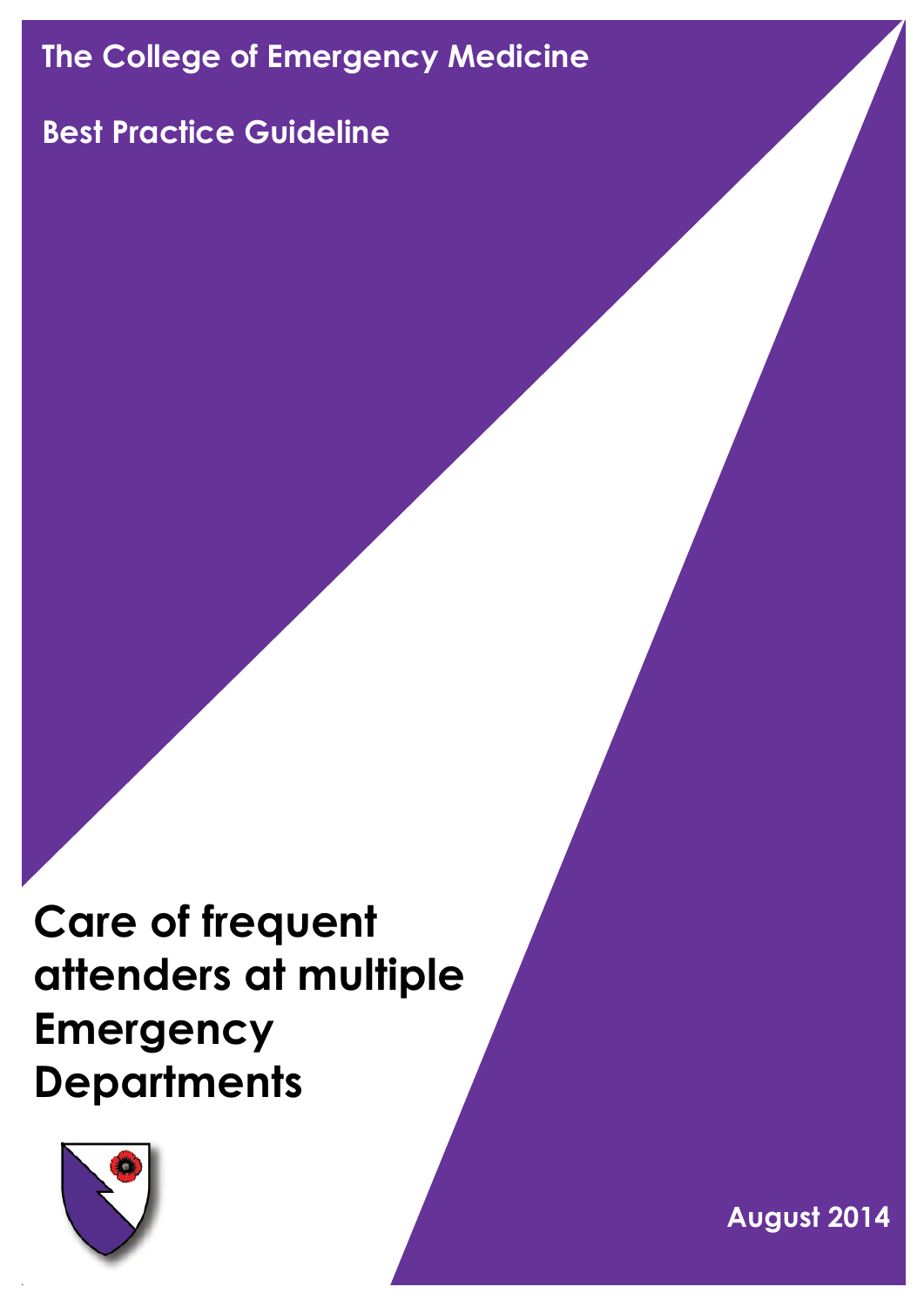## **Summary of recommendations**

- 1. Emergency Department staff should have procedures for identifying patients who feign illness or injury.
- 2. Emergency Department staff should consider producing clear individualised management plans for those patients who feign illness / injury and who are frequent attenders.
- 3. The patient's General Practitioner and liaison Psychiatry should be involved at an early stage.
- 4. Management plans for frequent attenders at multiple Emergency Departments should seek to limit any potential harm to patients or staff involved in their care.
- 5. Emergency Departments should cooperate with each other in the identification and support of frequent attenders at multiple Emergency Departments. This includes sharing relevant information, sometimes without the consent of the patient, where it is thought to be in the best interests of the patient.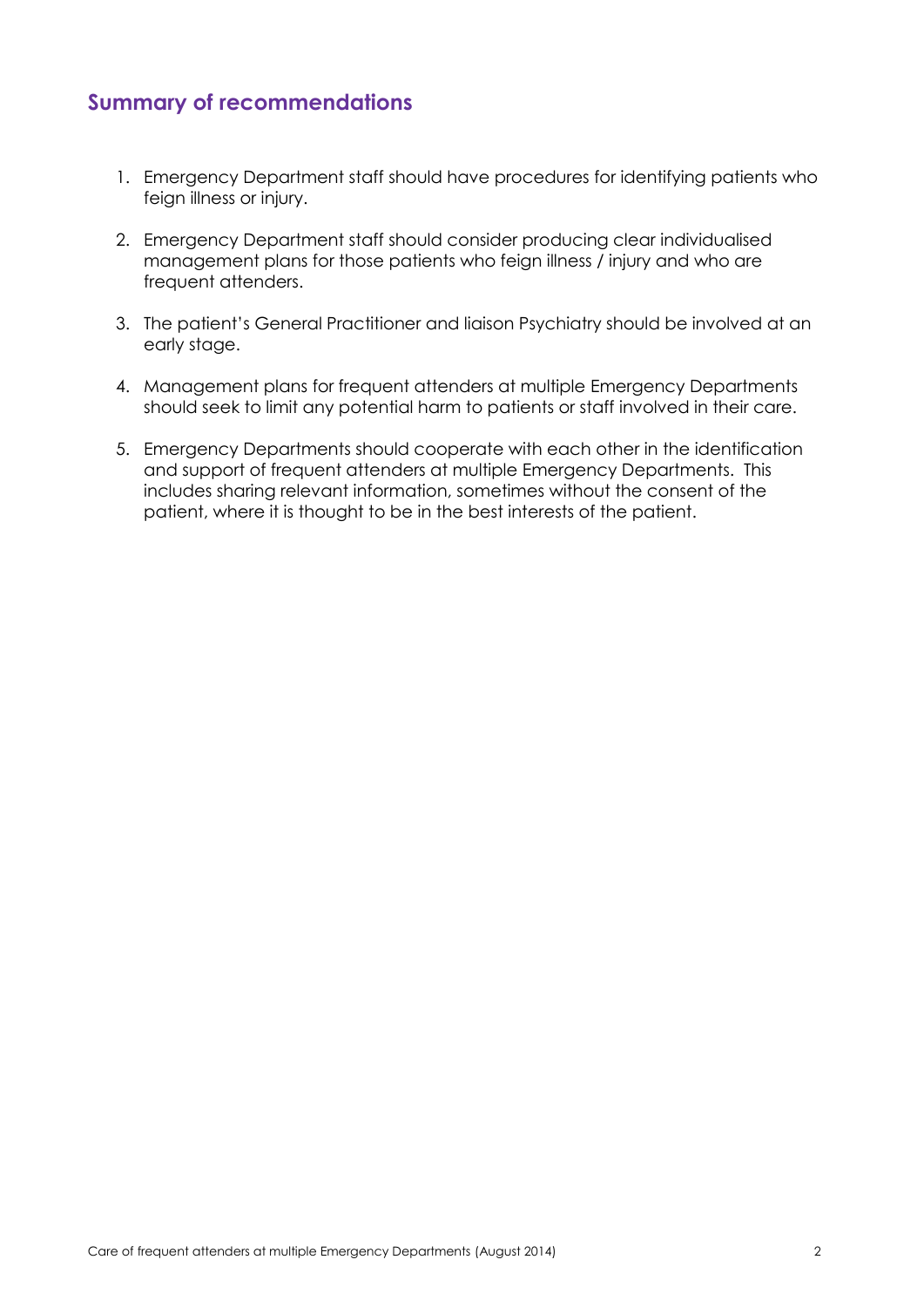# **Scope**

Patients who frequently attend multiple Emergency Departments have previously been labelled as 'hospital hoppers'. This terminology is not endorsed by the College of Emergency medicine. This guideline has been developed to assist Emergency Physicians and healthcare managers in the management of these patients on presentation to the Emergency Department (ED). The guideline offers recommendations for the identification and management of adult frequent attender at multiple Emergency Departments (FAMED). In this document FAMED should be considered in a patient who presents to multiple EDs feigning illness or injury. This guideline does not cover the management of all 'frequent attenders' (this is covered in a separate CEM guideline) or Fabricated illness by proxy in the paediatric setting.

## **Reason for development**

Patients who might be thought of as a FAMED often pose a dilemma for clinical staff as to what is the most appropriate course of action to take and how far their 'duty of care' extends. These patients can be exposed to extensive, harmful investigations and unsafe prescribing.

Dilemmas exist in deciding whether informing the wider healthcare community of potential problems leads to a breach of confidentiality, and whether this is justifiable.

## **Introduction**

Patients who might be FAMED make up only a tiny proportion of attendances in the ED; 39 cases (and 21 admissions) from a regional census of 900,000 patients [1] however ED staff are often left feeling embarrassed, irritated and questioning their diagnostic skills once the deception is uncovered.

FAMED patients consume many resources in the ED and in the hospital if admitted. FAMED patients often initially attend one ED a number of times before they become labelled as someone who is feigning illness or injury. When confronted they cease to attend that particular ED and move onto another ED where they are not known. It is likely that a FAMED patient may well have been identified as a 'frequent attender' by one ED before that patient is labelled as a FAMED patient by another ED. Being able to recognise the potential for someone to develop into a FAMED patient and institute an appropriate ED management plan should prevent unnecessary investigation, treatment or admission. This should protect the patient from harm and save money in some cases.

### **Behaviours associated with FAMED patients**

Common presentations for FAMED patients include opiate seeing behaviour (e.g. complaining of abdominal pain, joint dislocations) pseudo-seizures, pseudo-coma, hypoglycaemia (self-induced with insulin)<sup>[3]</sup> other rarer presentations have included major trauma [4].

In factitious illness the patient's symptoms are under voluntary control and consciously produced but not a direct result of a medical or psychiatric condition.

It is important that this is not confused with functional illness which is much more common. This is where a patient experiences real symptoms for which there is no obvious physical cause and are likely to have a psychological element to it. Common examples of symptoms include abdominal pain, bowel disturbance, palpitations, chest discomfort,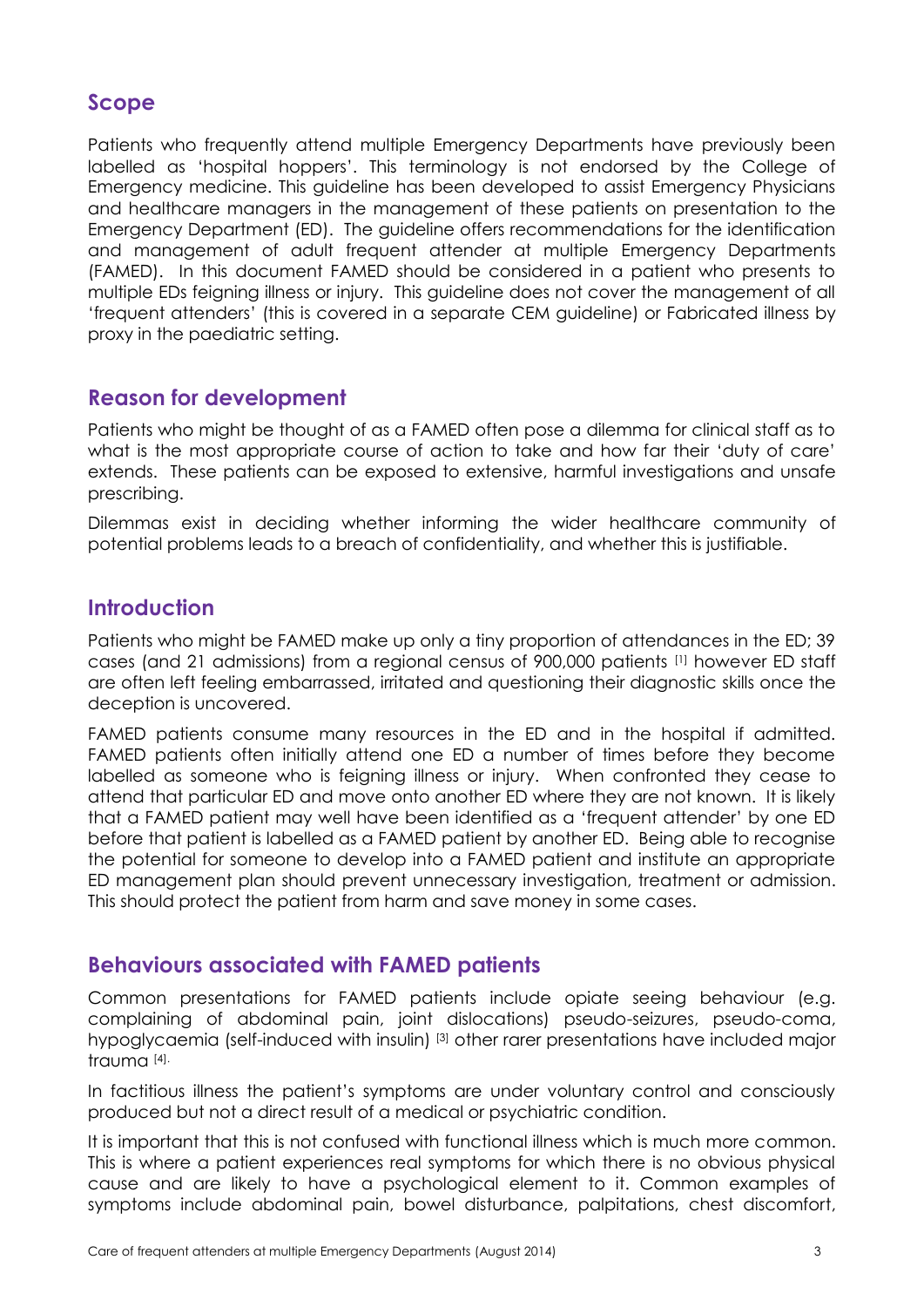fatigue, paralysis, pseudoseizures. There are various defined illnesses that are predominantly functional in nature, fibromyalgia, irritable bowel syndrome and some chronic pain syndromes.

#### **Box 1. Factors suggesting the possibility of factitious illness include:**

- Dramatic or atypical presentation
- Inconsistencies between history and objective findings
- Details that are vague and inconsistent, though possibly plausible on the surface
- Irritability and evasiveness with continued questioning
- Long medical record with multiple admissions at various hospitals in different cities
- Knowledge of textbook descriptions of illness
- An unusual grasp of medical terminology
- Employment in a medically related field, familiarity with hospital procedures
- Lack of verifiable history especially through timing of presentation e.g. weekends and evenings
- Failure to accurately identify themselves

Findings that may raise suspicions include the following:

- Multiple surgical scars as evidence of past procedures and hospitalisation
- Evidence of repeated cannulation
- Evidence of self-induced physical signs
- Inconsistent findings on neurologic examination
- Acceptance of painful medical procedures without complaint.<sup>[7],[8]</sup>

# **Recommendations**

Once the possibility of feigning illness has been raised (often after multiple attendances) then senior doctors and nurses within the ED team should review the case notes and determine whether a management plan should be instituted. The patient's General Practitioner should be contacted at an early stage. Factitious illness is a diagnosis of exclusion after the involvement of senior clinicians.

The plan should ideally stipulate the 'usual' presentation and what actions should be followed to limit any investigations (particularly ionising radiation) and treatments (particularly controlled drugs). Previous incidents of violence, aggression, self-discharge or abusive behaviour towards staff should be recorded in the plan. A plan should include a physical description, if this would be helpful. Consideration should be given to ensuring that if the patient re-attends that they are seen by a senior clinician.

The plan should only apply to the 'usual' presentation, and the application carefully considered for each presentation, furthermore it should not compromise a patient's ability to obtain emergency care in a true emergency. It is accepted that some patients may alter their 'usual' presentation after being confronted to another form of feigning illness / injury. Ideally the plan should be discussed with the patient and the patient given a copy (as well as the GP). A patient could be offered an appointment see one of the ED team or the GP asked to discuss it with them. It is recommended that these patients are referred to liaison psychiatry if possible.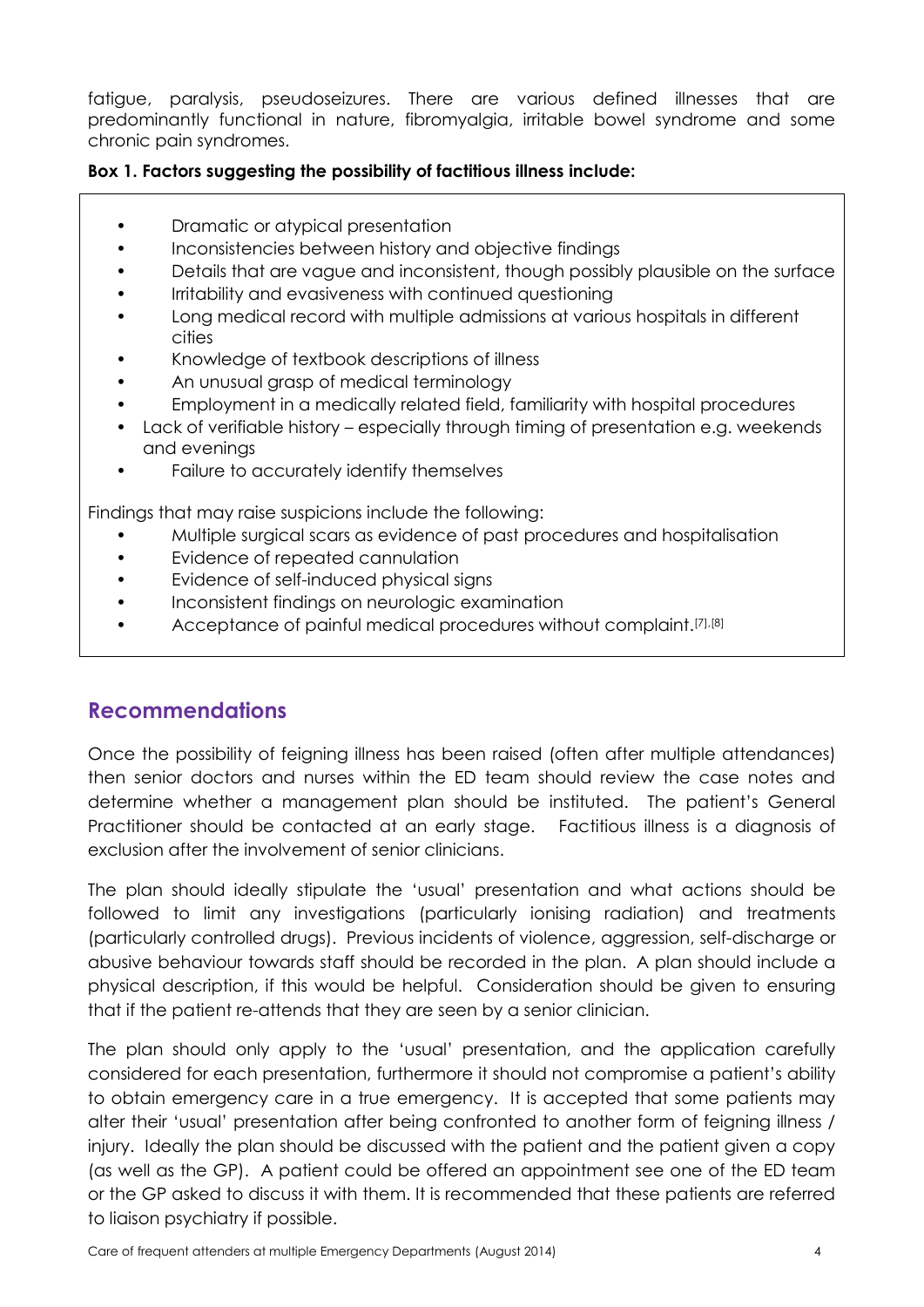An empathic, non-threatening confrontation may help the patient accept psychiatric care; however denial and resistance is a frequent occurrence [6] when informed that the medical and nursing staff think that there is no organic basis for their illness / injury. Consideration should be given to having another colleague present in the event of any formal complaint(s) in the future. Maintain professional standards of behaviour at all times and consider the need for a security presence. [5, 7]

This guideline does not affect the statutory and professional obligations and regulations of Information Governance, Data Protection and confidentiality.

Management plans should be held securely, yet accessible 24 hours a day seven days a week within the Emergency Department. Emergency Department computer systems should have an alert in place to highlight the existence of a management plan.

If requested, it is reasonable to share the management plan with other EDs and you feel it is in the patient's best interests and aids their continuity of care. The plan should be sent to a named ED consultant securely. Similarly requests from healthcare providers (e.g. ambulance service) should be viewed in the same light (bearing in mind the ED plan is ED specific): the ED should not be held liable for the way another organisation interprets the plan. In doubtful cases, it is sensible to discuss your concerns, within departmental structures, and document this carefully.

Informal telephone requests (verifiably) from other EDs who suspect they have a FAMED patient in their department should lead to the sharing of relevant information. If an ED has reason to suspect that a patient is visiting or likely to visit other local EDs resulting in frequent potentially harmful investigations or treatments, then it is reasonable to send this information in a secure way to other EDs. Information should also be shared if the patient has put staff at risk.

EDs receiving multiple enquiries regarding the same patient who feigns illness / injury (who has a management plan) from different EDs and believe that that patient is therefore a FAMED patient and believe that the patient's behaviour puts him or herself at harm (e.g. unnecessary ionising radiation exposure, adverse side-effects of controlled drugs, potential to undergo unnecessary surgical procedures etc.) or puts staff treating that patient at harm should consider disclosing the patient's management plan to named ED consultants in other EDs whose departments may be visited by the patient. A regional cascade system may be applicable [1].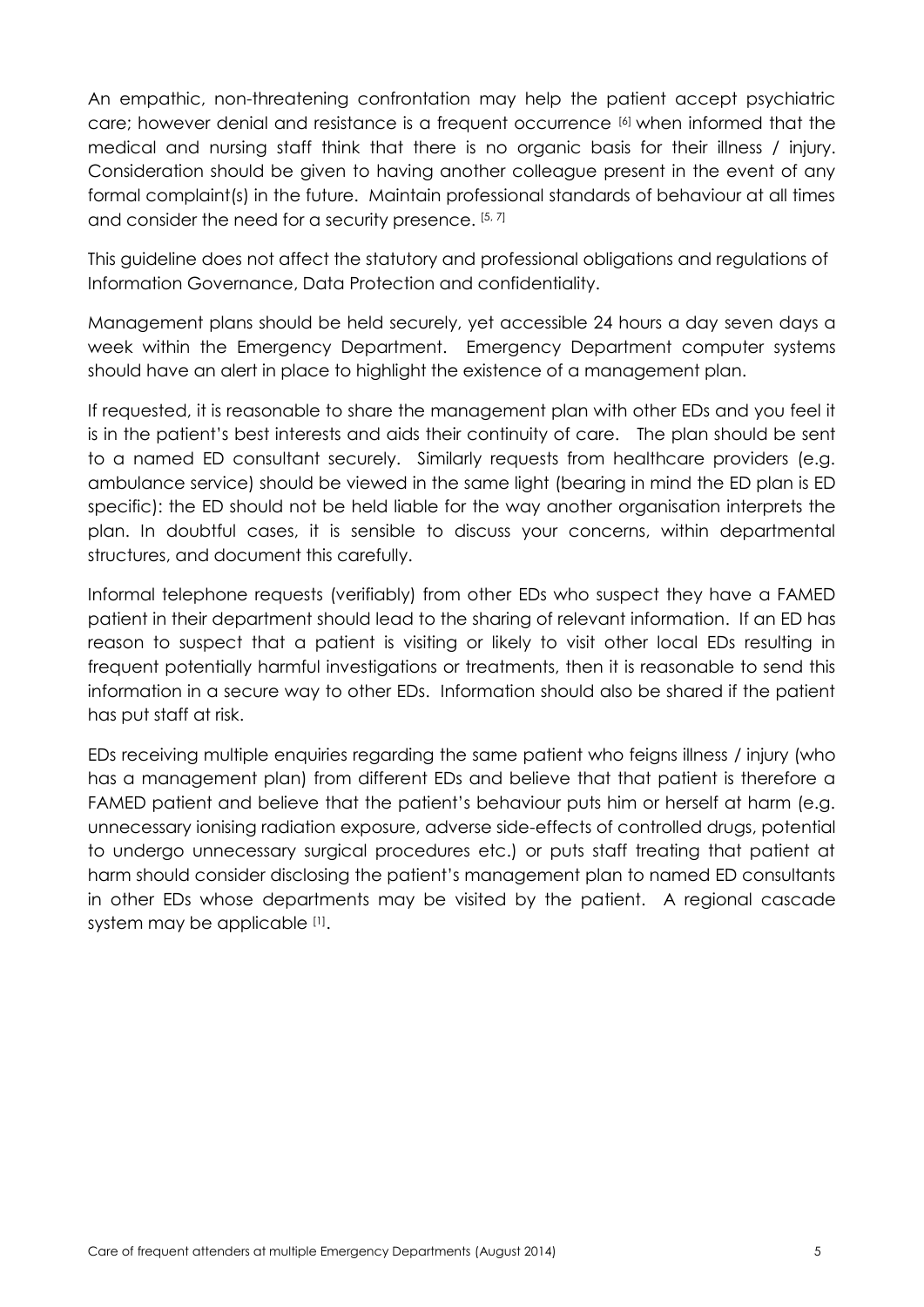#### **Authors**

James France, Consultant in Emergency Medicine, Worcester Simon Smith, Consultant in Emergency Medicine, Oxford First published in August 2014.

#### **Acknowledgements**

The Best Practice sub-committee has been involved in reviewing this guideline.

#### **Review**

Usually within three years or sooner if important information becomes available.

#### **Conflicts of Interest**

None.

#### **Disclaimers**

The College recognises that patients, their situations, Emergency Departments and staff all vary. This guideline cannot cover all possible scenarios. The ultimate responsibility for the interpretation and application of this guideline, the use of current information and a patient's overall care and wellbeing resides with the treating clinician.

#### **Research Recommendations**

National survey on how EDs deal with FAMED patients.

#### **Key words for search**

Hospital hopper, factitious illness, Munchausen syndrome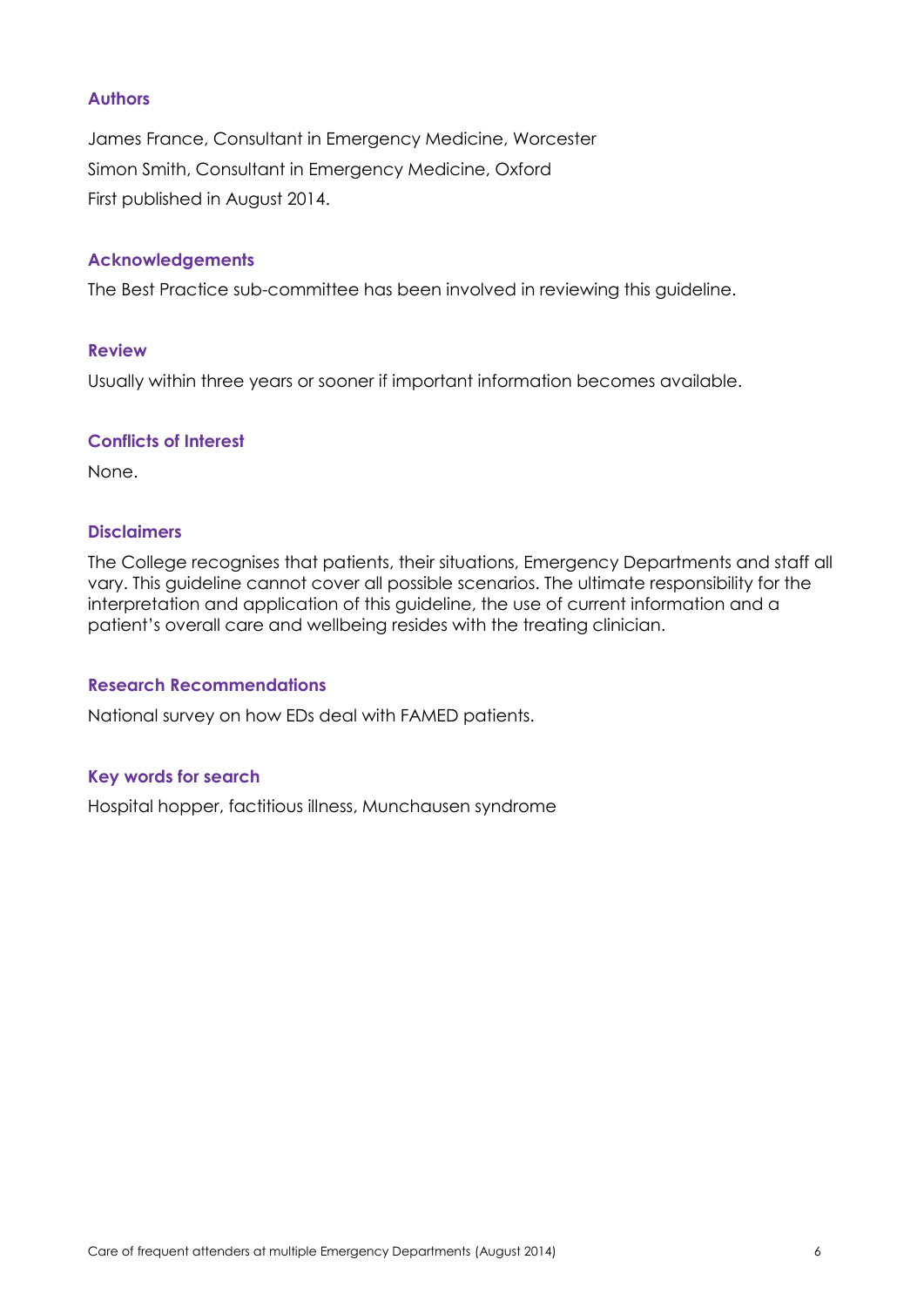# **Appendix 1**

#### **Methodology**

Where possible, appropriate evidence has been sought and appraised using standard appraisal methods. High quality evidence is not always available to inform recommendations. Best Practice Guidelines rely heavily on the consensus of senior emergency physicians and invited experts.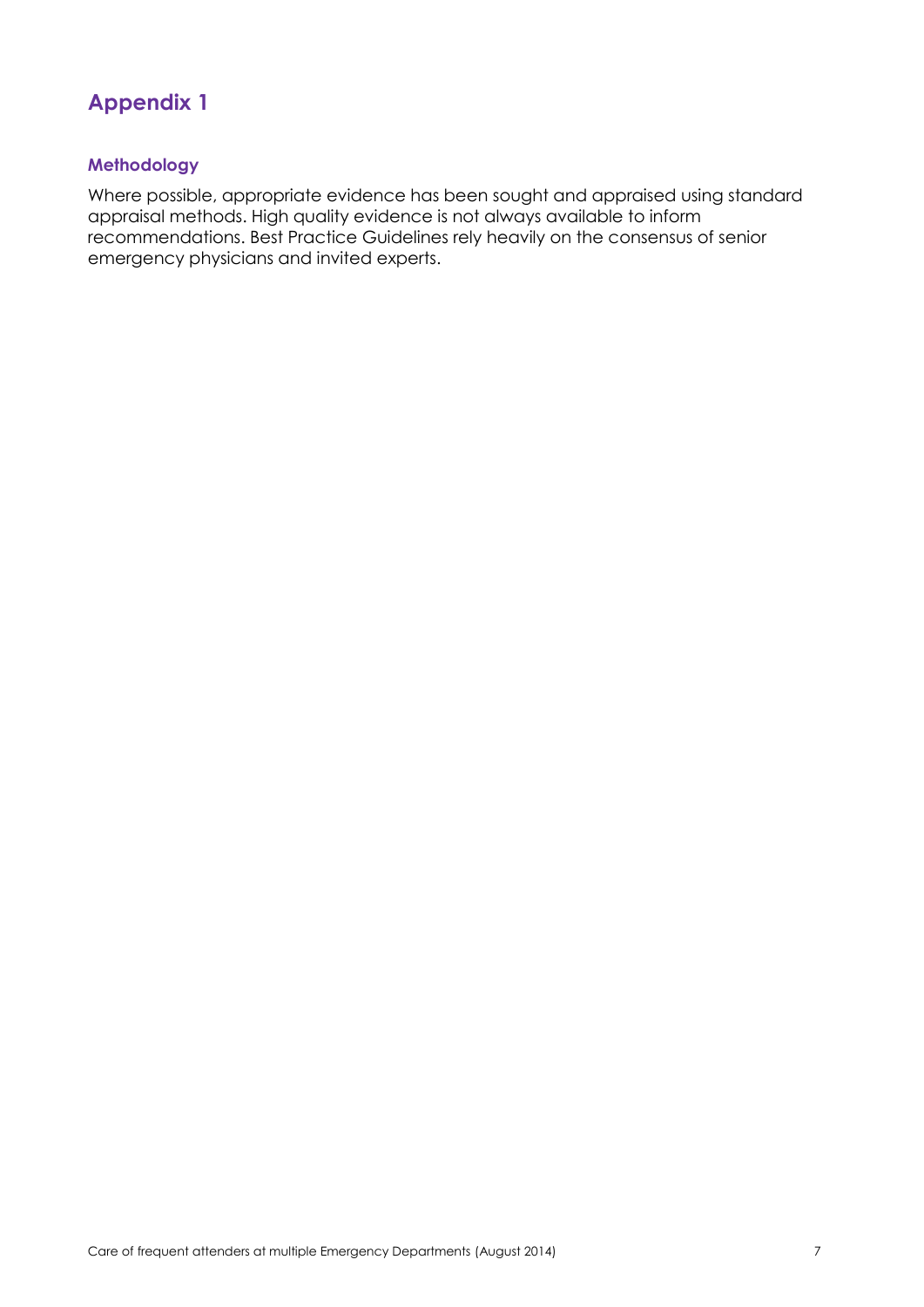# **References**

- 1. Prescott MV. Hospital hoppers jumping to conclusions? Arch Emerg Med 1993; 10: 362-364.
- 2. Locker TE, Baston S, Mason SM et al. Defining frequent use of an urban emergency department. Emerg Med J. 2007; 24: 398-401
- 3. Banerjee A. Factitious disorders presenting as acute emergencies. Postgrad Med J 1994; 70: 68-73
- 4. Meek SJ, Kendall J, Cornelius P, Younge PA. Munchausen syndrome presenting as major trauma. J Accid Emerg Med 1996; 13: 137-138
- 5. NHS Protect (NHS Business Services Authority). Meeting needs and reducing distress. Available at:<http://www.nhsprotect.nhs.uk/reducingdistress/guidance/> . Accessed 3rd March 2014.
- 6. Epstein LA, Stern TA. Factitious Illness: a 3 step liaison consultation. Current Psychiatry 2007; 6(4): 54-58
- 7. Stephenson DT, Price JR. Medically unexplained physical symptoms in emergency medicine. Emerg Med J 2006; 23: 595-600